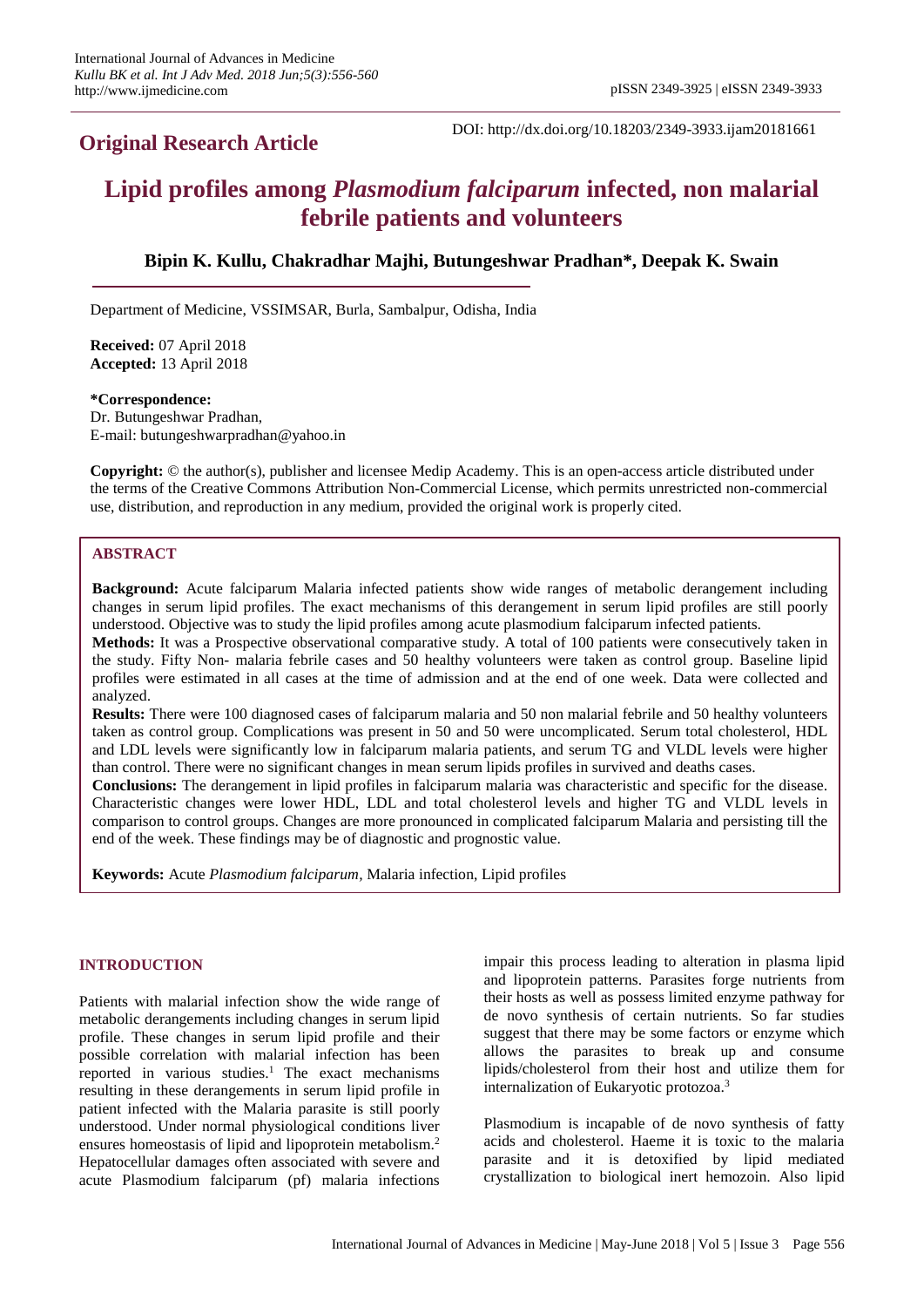content of parasites and liquid form haemolysed RBC membrane could alter serum lipid level. <sup>4</sup>All these factors combined may be responsible for lipid derangements.

Changes in serum lipid profile are seen in many other conditions including post surgical burn injury, Malignancy, Acute myocardial infarction and with many other parasitic infections, including leishmaniasis, toxoplasmosis and helminthes.<sup>5-8</sup> With such diverse causes of lipid derangements the, question arises as to whether these serum lipid changes are specific for malarial infection or are simply part of an acute phase reaction?

This study was therefore intending to study the effect of Pf. Malarial infection on serum lipid profile and their characteristic pattern of derangements specific to infection induced by Pf. Malarial. It may help in diagnosis, correlation with severity and in predicting outcome of disease. 2,3

Objective was to study the lipid profiles among acute plasmodium falciparum infected patients.

#### **METHODS**

The Present study was undertaken in the department of medicine at VSSIMSAR, Burla during the period October 2015 to October 2017 after approval of institutional ethics committee. This was a prospective observational and comparative study of 100 consecutively diagnosed *Plasmodium falciparum* Malaria cases and there were 50 non malarial febrile patents and 50 healthy volunteers were taken for control.

Malaria patient along with pregnancy, obesity, metabolic syndrome, alcoholism, smoking, previously documented dyslipidemia, Diabetes mellitus, Hypertension, Hypothyroidism, chronic liver diseases, Nephrotic syndrome, CKD, H/O drug intake like oral contraceptive pills, steroid, statins, age  $\geq$  45 years etc. were excluded from the study. Diagnosis of Malaria was done by clinically and confirmed by thick and thin film, MP-QBC, MP-ICT, and other relevant investigations were done as needed.

All samples for lipid profiles test were taken in dipotassium ethylene tetracetic acid (K2EDTA) tubes and stored at 50C until required for analysis. Samples for Lipid profile test was taken on day of admission and repeated after 7 days in all cases. The samples were obtained after a 12-hour fasting period for all volunteers. The value of LDLc was calculated based on Friedewald's equation: LDL (mg/dl) = Total cholesterol – (TG/5+HDLC). VLDL was calculated according to equation VLDL  $(mg/dl)$  = Serum TG/5. Data were collected, and descriptive analysis was done and for continuous data, t-Test was used to compare study and control groups. A P- value of  $< 0.05$  was considered statistically significant.

#### **RESULTS**

This study was concluded on 100 laboratory confirmed cases of pf malaria patients of both complicated and uncomplicated. There were 50 healthy volunteers and 50 non-malarial febrile cases taken as control group. The ages of patients were between 15 to 29 years. Maximum patients were in age group 15-29 years (56%).



#### **Figure 1: Clinical profiles of complications in pf. malaria cases.**

In Figure 1, this study jaundice was present in highest number in complicated malaria cases 33(66%), renal failure in 50%, acidosis in 38%, anaemia in 40%, Cerebral Malaria 18%, ARDS in 18%, convulsion in 10%, DIC in 18%, Shock in 20%, haemoglobinuria in 4% and multi organ failure in 50% case.

#### **Table 1: Mean serum lipid in Falciparum malaria infected patients versus non malarial febrile patients and volunteers.**

| <b>Mean</b><br>serum<br>lipids | F. malaria<br>$(n=100)$ |           | <b>Control</b><br>$(n=100)$ |           | <b>Significance</b> |
|--------------------------------|-------------------------|-----------|-----------------------------|-----------|---------------------|
| In $mg/dl$                     | Mean                    | <b>SD</b> | Mean                        | <b>SD</b> | P-value             |
| Total<br>cholesterol           | 151                     | 12.83     | 182.64                      | 12.08     | <0.05               |
| HDL                            | 29.39                   | 5.66      | 40.4                        | 3.29      | < 0.05              |
| LDL                            | 74.03                   | 12.47     | 112.1                       | 12.34     | < 0.05              |
| VLDL                           | 47.57                   | 3.29      | 30.13                       | 1.4       | < 0.05              |
| TG                             | 237.86                  | 16.45     | 150.69                      | 7.01      | < 0.05              |

Table 1 showing the mean value for total cholesterol, HDL and LDL was significantly lower in case group 150±12.83 mg/dl, 29.39±5.66 mg/dl and 74.03±12.47 mg/dl respectively then in control group of 182.64±12.08 mg/dl,  $40.4 \pm 12.47$  and  $112.1 \pm 12.34$  mg/dl respectively. But, serum triglyceride and VLDL were significantly higher in case group  $(237.86\pm16.45 \text{ ml/dl})$  and 237.86±18.45 mg/dl respectively than in control group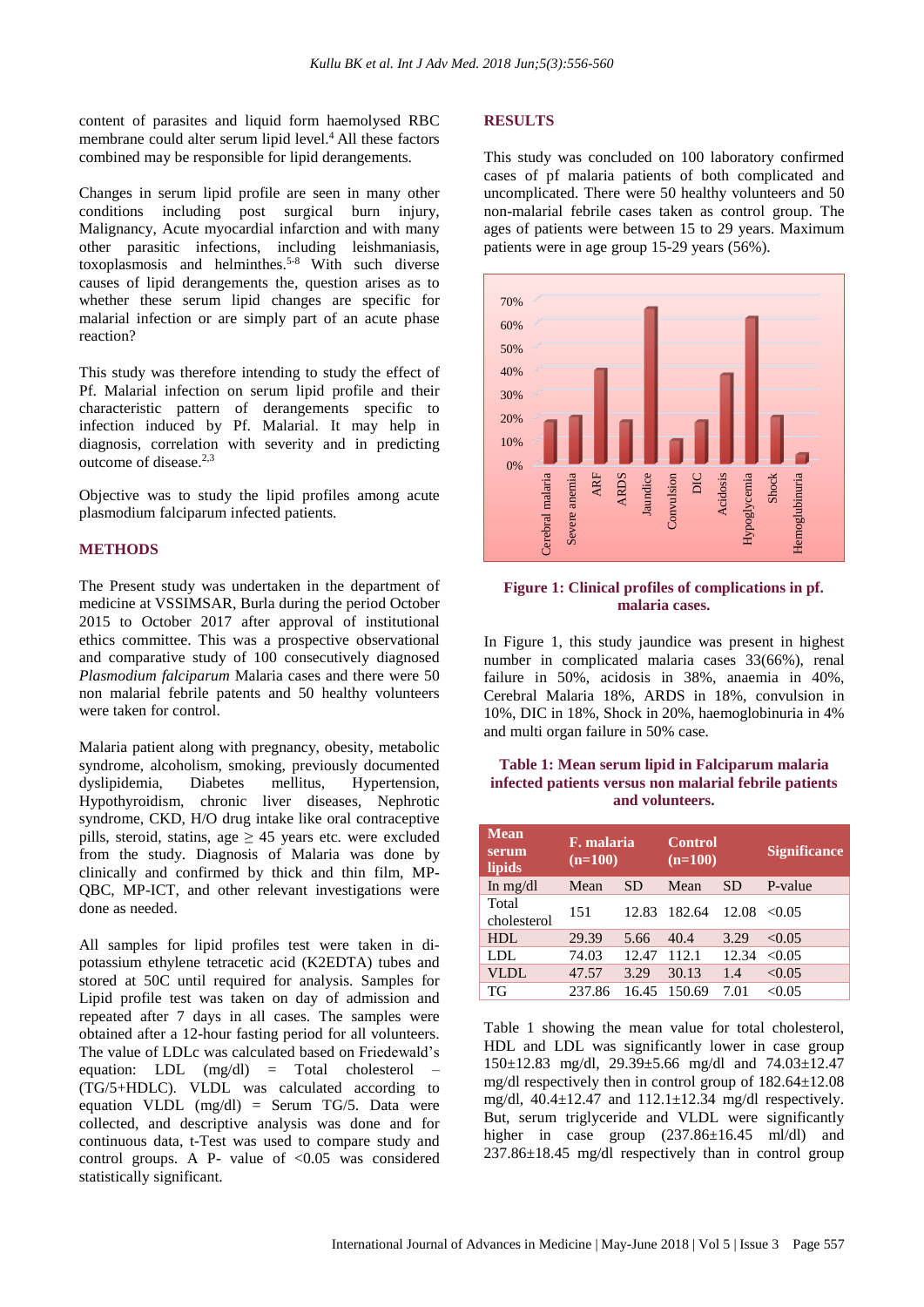$(150.69\pm7.01 \text{ ml/dl})$  and  $30.13\pm1.4 \text{ mg/dl}$  respectively (P  $< 0.05$ ).



**Figure 2: Mean lipids profiles in complicated and non malarial febrile cases.**

Figure 2 showing that total cholesterol and LDL was significantly lower in falciparum malaria infected patients than in non malarial febrile control. VLDL and TG is significantly higher in malaria than in control group (P  $< 0.05$ ).

#### **Table 2: Mean serum lipids in complicated pf. malaria versus uncomplicated pf. malaria.**

| <b>Serum</b><br><b>Lipids</b> | <b>Complicated</b><br>malaria $(n=50)$ |           | <b>Uncomplicated</b><br>malaria $(n=50)$ |           |                    |
|-------------------------------|----------------------------------------|-----------|------------------------------------------|-----------|--------------------|
| In mg/dl                      | <b>Mean</b>                            | <b>SD</b> | Mean                                     | <b>SD</b> | <b>P.</b><br>value |
| Total<br>cholesterol          | 147.38                                 | 16.32     | 154.62                                   | 6.03      | < 0.05             |
| HDL                           | 27.06                                  | 6.34      | 31.72                                    | 3.6       | < 0.05             |
| LDL                           | 70.74                                  | 14.89     | 77.33                                    | 8.24      | < 0.05             |
| <b>VLDL</b>                   | 49.58                                  | 3.02      | 45.56                                    | 2.1       | < 0.05             |
| TG                            | 247.9                                  | 15.14     | 227.82                                   | 10.51     | < 0.05             |

Table 2 shows the total cholesterol, HDL and LDL levels where lower in complicated Malaria than in uncomplicated Malaria ( $P < 0.05$ ). Serum TG and VLDL were higher in complicated falciparum Malaria group then uncomplicated Malaria group ( $P < 0.05$ ).

### **Table 3: Comparison of mean serum lipids in falciparum malaria on day of admission versus on 7th day there was no significant difference.**

| Mean serum lipids | ON day of admission |           | On 7th day  |           | <b>Significance</b> |
|-------------------|---------------------|-----------|-------------|-----------|---------------------|
| In $mg/dl$        | <b>Mean</b>         | <b>SD</b> | <b>Mean</b> | <b>SD</b> | <b>P-value</b>      |
| Total cholesterol | 151                 | 12.83     | 152.54      | 12.52     | >0.05               |
| HDL               | 29.39               | 5.66      | 30.61       | 5.19      | >0.05               |
| <b>LDL</b>        | 74.03               | 12.47     | 76.01       | 11.37     | >0.05               |
| <b>VLDL</b>       | 47.57               | 3.29      | 45.91       | 3.69      | >0.05               |
| TG                | 237.86              | 16.45     | 229.58      | 18.49     | >0.05               |

**Table 4: Serum lipid values on day of admission vs on 7th day in falciparum malaria, no changes, except serum TG levels decreasing on 7th day in uncomplicated falciparum malaria only.**

|                          | <b>On Day of Admission</b> |           | On 7th day  |           | <b>Significance</b> |
|--------------------------|----------------------------|-----------|-------------|-----------|---------------------|
|                          | <b>Mean</b>                | <b>SD</b> | <b>Mean</b> | <b>SD</b> | <b>P-value</b>      |
| <b>Total Cholesterol</b> | 154.62                     | 6.03      | 156.96      | 6.46      | >0.05               |
| <b>HDL</b>               | 31.72                      | 3.6       | 33.16       | 3.68      | >0.05               |
| <b>LDL</b>               | 77.33                      | 8.24      | 80.52       | 6.38      | >0.05               |
| <b>VLDL</b>              | 45.56                      | 2.1       | 43.28       | 3.48      | >0.05               |
| TG                       | 227.82                     | 10.51     | 216.4       | 17.4      | < 0.05              |

**Table 5: No correlation of serum lipids in survived vs deaths in patients of complicated falciparum malaria cases.**

| <b>Serum Lipids</b>      | <b>Survived</b> |           | <b>Death</b> |           | <b>Significance</b> |
|--------------------------|-----------------|-----------|--------------|-----------|---------------------|
| In $mg/dl$               | <b>Mean</b>     | <b>SD</b> | <b>Mean</b>  | <b>SD</b> | p-value             |
| <b>Total Cholesterol</b> | 148.26          | 17.34     | 143.33       | 7.21      | >0.05               |
| <b>HDL</b>               | 27.39           | 6.52      | 25.55        | 4.49      | >0.05               |
| LDL                      | 71.29           | 15.41     | 68.22        | 10.15     | >0.05               |
| <b>VLDL</b>              | 49.58           | 3.23      | 49.55        | 1.42      | >0.05               |
| TG                       | 247.92          | 16.15     | 247.77       | 7.13      | >0.05               |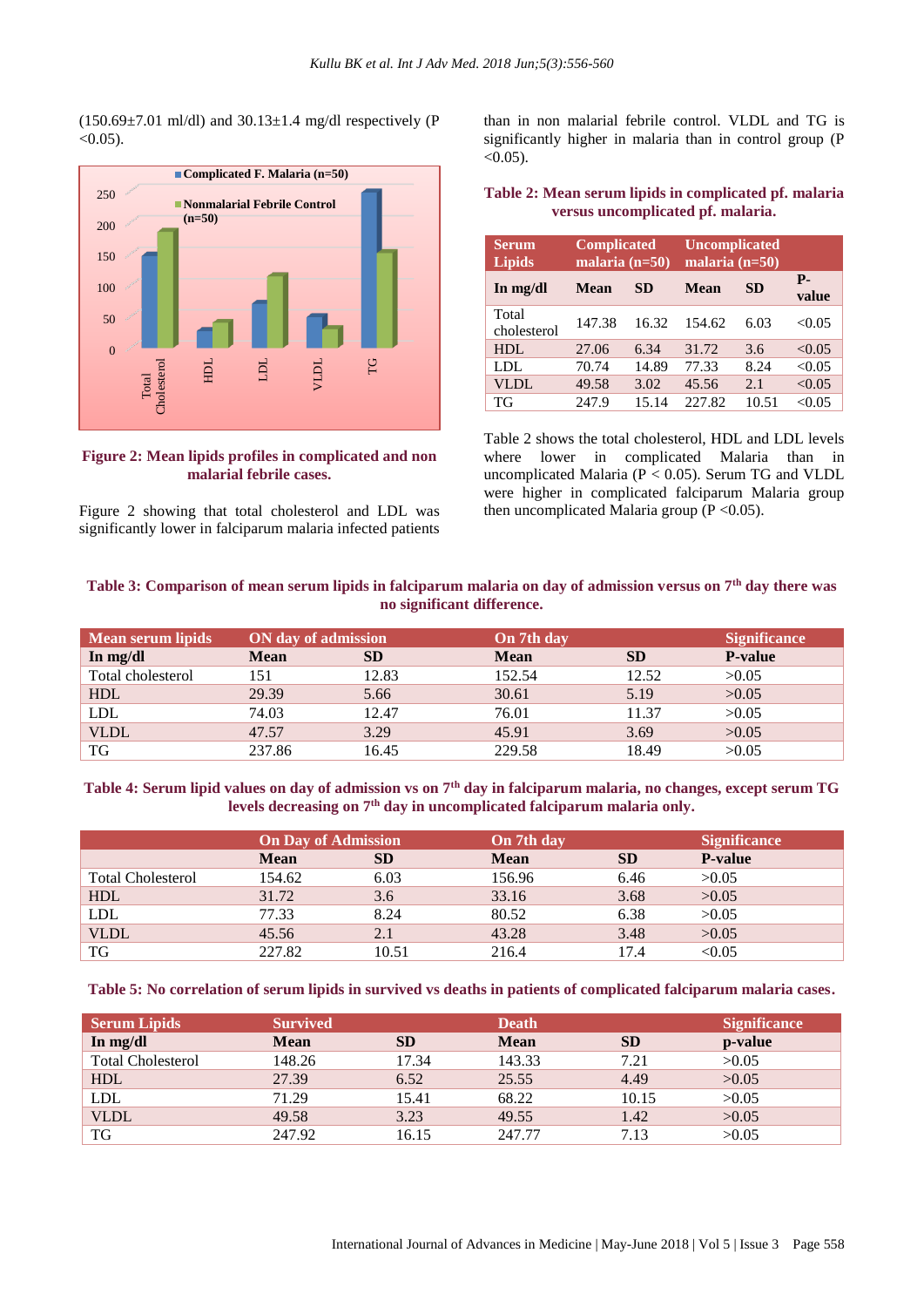Table 3 shows there was no significant difference in serum lipids on 1st day of admission and 7thday. Total mean serum cholesterol, HDL and LDL values were lower in comparison to control group, but the difference was insignificant between day of admission and on 7thday in malaria cases.

Table 4 shows there was no significant changes in different serum lipid values found from day of admission to 7th day, except serum TG level which is decreasing towards 7th day in uncomplicated falciparum malaria compared to complicated malaria.

Table 5 shows no significant correlation in mean serum lipids between survived and death cases of complicated pf. malaria patients.

#### **DISCUSSION**

The results of this study was comparable to other studies of lower levels of total cholesterol, HDL and LDL and higher levels of TG and VLDL in acute phase of pf.malaria in comparison to normal volunteers. Benjamin J et al in their study found that serum lipid levels (mmol/l) were significantly lower in malaria patients compared with those with other febrile diseases.<sup>9</sup> In present study mean value for total cholesterol was significantly lower in pf .malaria  $(151 \pm 12.83 \text{mg/dl})$  than in control group  $(182.64 \pm 12.08 \text{mg/dl})$  P-Value <0.05. Similarly serum HDL is significantly lower in pf malaria 29.39 $\pm$ 5.66 mg/dl than in control group 40.4 $\pm$ 3.29 mg/dl (P <0.05). Similarly serum LDL is significantly lower in pf. malaria  $(74.03 \pm 12.47 \text{ mg/dl})$  than in control group  $112.1\pm12.34$ mg/dl (P < 0.05). But serum Triglyceride was significantly higher pf malaria  $(237.86\pm16.45 \text{ mg/dl})$  than in control group  $150.69 \pm 7.01$  mg/dl (P <0.05). VLDL was higher in pf. malaria than in control group (P<0.05).

Aknabi OM et al found that in malaria infection serum LDL was increased.<sup>10</sup> Present study along with study of Benjamin et al does not agree with this finding.<sup>9</sup> Visser et al in his Meta analysis, total cholesterol, HDL and LDL concentration were lower in malaria and other febrile illness compared to healthy controls.<sup>11</sup> TG were raised compared to healthy controls but not statistically significant when compared to symptomatic control. But in our study TG is significantly higher in pf malaria 227.82±10.51mg/dl than in non malarial febrile controls 51.74 $\pm$ 6.66 mg/dl (P< 0.05).

In this study total cholesterol was significantly lower in complicated pf. Malaria than in non- malarial febrile control group. HDL was also lower in complicated pf. malaria than in non- malarial febrile controls. LDL was also lower in complicate pf. malaria than in non- malaria febrile controls. VLDL and TG were significantly higher in complicated pf. malaria than in non malarial febrile control.

In comparing serum lipids in complicated Malaria with uncomplicated malaria we found that total cholesterol, HDL and LDL levels were lower in complicated Malaria than in uncomplicated malaria  $(P \le 0.05)$ . Serum TG and VLDL levels were higher in complicated pf. malaria than in uncomplicated group (P<0.05). Benjamin J et al found that these result were consistent across their studies.<sup>9</sup> TG were raised in complicated than in healthy controls, but not statistically significant when compared to symptomatic control. As there was no significant difference in serum lipid between in healthy volunteers and non malarial febrile controls it is postulated that the changes in lipid profile in pf. malaria infection is not only due to acute-phase reaction but also due to other mechanism playing a role in it. There is no significant difference in serum lipids between day of admission and 7th day.

In present study authors had taken a different control group of non malarial febrile controls and healthy volunteers to prove that these changes were specific to malaria infection. In complicated malaria and uncomplicated malaria patients no significant changes in different serum liquid values are found from day of admission to 7th day, except for TG in which the difference was significant in serum TG level and was decreased towards 7th day in uncomplicated pf. malaria, where as it was persisted up to  $\geq$ 7 days. Jacob EA reported similar results to ours and the mean pretreatment values of TC was 96.88±19.81 mg/dl, TG of 22.02±1.55, LDL of 17.72±1.25MG/dl, HDL of  $28.75\pm6.51$  mg/dl in 202 cases of pf malaria and in 102 cases of healthy control cases TC of124.03±10.29mg/dl, TG of 11.63±1.15mg/dl, LDL of 6.89±0.68mg/dl and HDL of  $42.08\pm3.66$ mg/dl respectively.<sup>12</sup>

Warjri SB et al reported a similar study whose results was in concordance with our result but they have taken only in clinical malaria in their study group and normal volunteers as control, where as we have taken confirmed malaria cases in study group and non-malarial febrile cases and normal volunteers as control to confirm the specific effect of pf. malaria on lipid profiles in acute stage of falciparum malaria.<sup>13</sup>

## **CONCLUSION**

Pf. Malaria infection in acute stages associates with characteristic pattern of lipid derangement. It includes lower level of HDL, LDLand total cholesterol and higher levels of TG and VLDL. Where as Non malarial febrile patients had higher levels of HDL, LDL, and total cholesterol. Total cholesterol, HDL and LDL levels were lower in complicated than in uncomplicated pf. malaria and TG and VLDL levels were higher. There was no significant difference in serum lipids between day of admission and 7th day. Lipid profiles can be taken as valuable parameter along with other conventional investigations to differentiate malaria infection from others febrile conditions. It may have prognostic